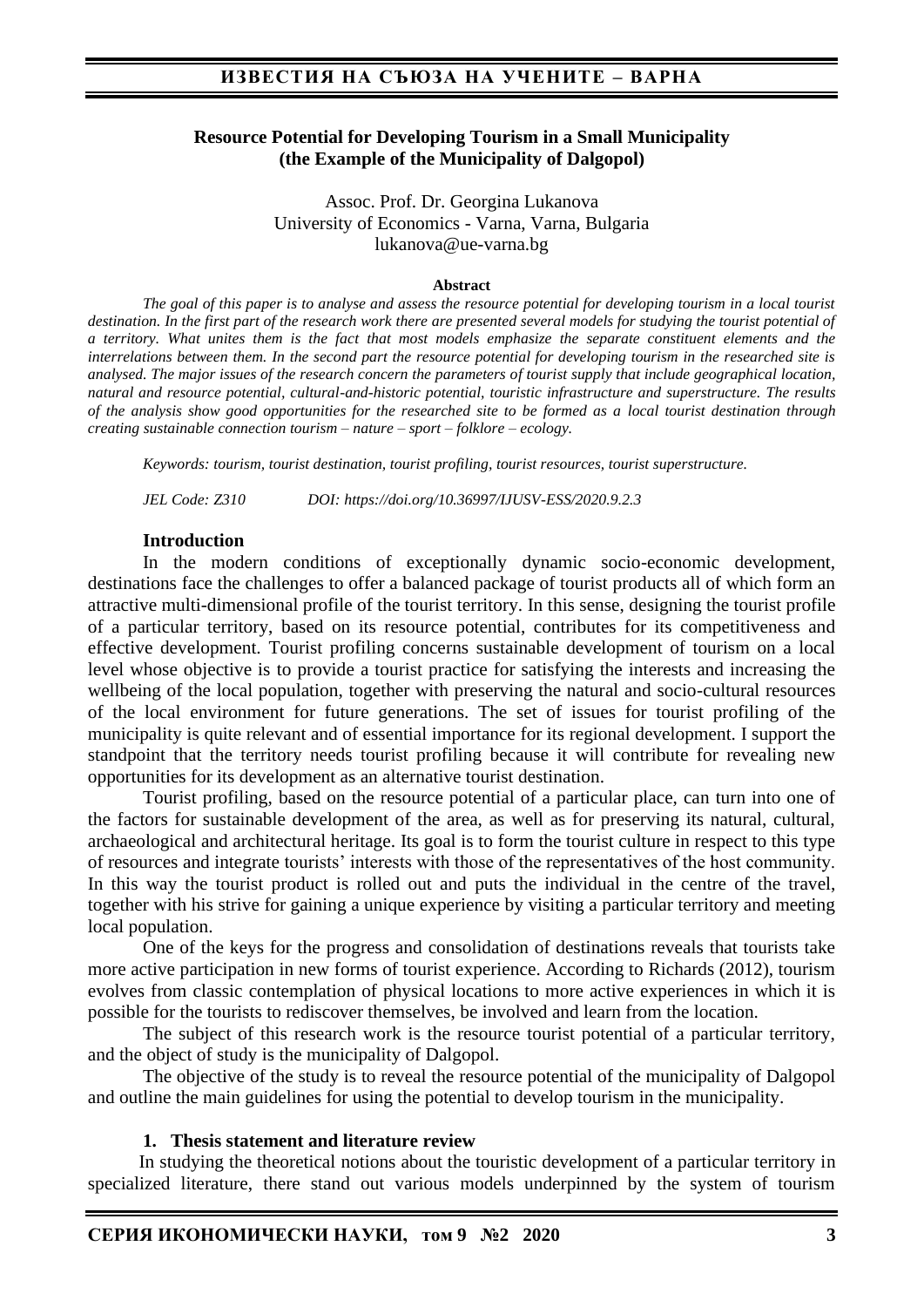(Vodenska, 2004; Marinov, 2006; Briton, 1991; Mill & Morrison, 1992; Buhalis, 2000 et al). Researchers define concepts similar in meaning and content like tourist site, tourist destination, tourist area, territorial system for rest and tourism – all of them viewed from different standpoints – geographical, economic, marketing and social. We find it suitable to use the term "tourist destination" which is prevalent in scientific literature and gradually replaces the remaining notions (Neshkov, Marinov et al., 2013: 14). In general, meaning-wise the concept "tourist destination" signifies the target territory for the tourists. Having in mind that destinations can be of various sizes, the World Tourism Organization views the local tourist destination as a place with certain geographical or administrative boundaries and visited by tourists. The destination includes tourist products like services and attractions, tourist resources that are possible to use within a day trip (from the place where the tourists is staying). It is underlined explicitly that local destinations can be united to form larger destinations. A tourist destination can be viewed as a basic unit of analysis in tourism. (UNWTO. A Practical Guide to Tourism Destination Management. Madrid: UNWTO, 2007). In scientific literature there are various definitions of tourist destination from the standpoints of sociology and marketing and management which are based on the more general definition of WTO; yet, the modern understanding of destination is viewing it as a system of mutually dependent elements (Medlik, 1996; Davidson, & Maitland, 1997; Vanhov, 2011). It is formed and exists as a system on the ground of its ability to attract tourists and satisfy their needs, which means that, apart from accessible tourist resources, it is necessary to have the needed places for accommodating the tourists, places for dining out and other tourist activities that define the organization process concerning the tourist service in the destination.

For analyzing and assessing the tourist potential of a particular territory in specialized literature, there are suggested various models. An interesting viewpoint of the issues is given by Howie who thinks that simply encouraging tourists to visit a certain place is not enough to turn it into a touristic one (Howie, 2003). In order to turn a territory into a tourist destination, its development must be tourist oriented which means:

turning potential resources into attractions;

- availability of places of accommodation that are appropriate in type, category and capacity;
- providing transport communications to, from and inside the destination;
- successful integration of tourist activities in managing the territory on a long-term and stable ground.

Morrison suggests the so-called "destination mix" which includes, apart from the places of accommodation and the places for eating, attractions and events, facilities, transport, infrastructure and hospitality (Morrison, 2013). The author offers a model of ten attributes of the successful destination, known as 10A. He develops ten characteristics on the ground of which one can determine the success of a tourist destination. In English all ten start with the letter A which results into the name of the model itself:

- $\cdot$  awareness concerns tourists' level of information about the visited destination and is determined by the volume and nature of the information they get;
- $\triangleleft$  atractiveness defines the number, geographic scope and variety of attractions;
- $\cdot$  availability it is determined by the possibilities for making reservations and bookings and the variety and number of distribution channels;
- ❖ access depends on the opportunities for comfortable movement to and inside the destination;
- $\bullet$  appearance this attribute is measured through the first impression tourists get when they arrive at the destination and then while staying at the tourist destination.
- $\triangleleft$  activities concerns the possibilities for things to do offered at the destination;
- $\cdot$  assurance it defines the degree of tourists' security and safety at the destination;
- $\triangleleft$  appreciation concerns the sense for hospitality and good service;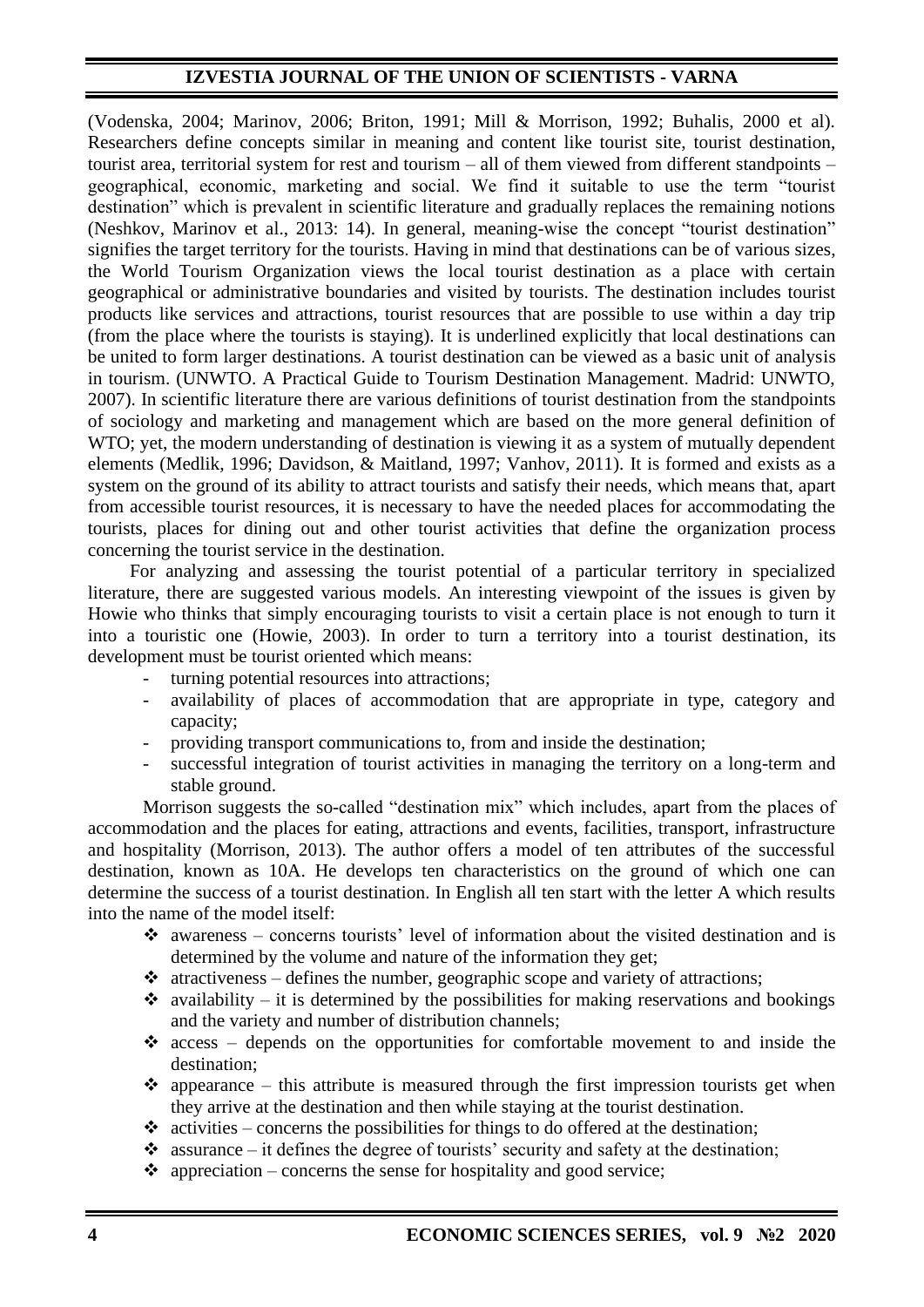# **ИЗВЕСТИЯ НА СЪЮЗА НА УЧЕНИТЕ – ВАРНА**

- $\triangleleft$  action refers to the possibility for sustainable integration of the development of tourism in managing the territory;
- accountability concerns the assessment of the efficiency of work of the organizations which deal with managing the destination.

A large part of the researchers views the destination as a system with internal constructs (subsystems) which interacts with other systems (Evrev, 1999; Vodenska, 2006). In this respect authors define the concept "territorial system for rest and tourism". The internal structure of the system concerns the tourist resource responsible for the specialization, quality and attractiveness of the supply; the tourist contingent as a central subsystem setting the requirements for its functioning; the material-and-technical base and infrastructure that influence the accessibility, degree and nature of using the resources, volume and structure of tourist flows and the real capacity of the system; the service staff as a connection between all remaining subsystems and the functioning of the system as a whole. The economic, social, political and other systems are external ones (Vodenska, 2004).

 A chance for a deep analysis and assessment of the tourist development on a certain territory is provided by the model of the tourist destination suggested by Marinov, 2002; in the framework of this model the author particularizes its essence, constituent elements and the peculiarities of its management (Marinov, 2002). In the model the tourist destination is presented as a system that includes the following components:

- ❖ External environment of the destination:
- macro-environment formed by political, economic, social, technological, ecological and legal factors on international, national and local level;
- $meso$  environment tourist demand, tourist supply and competitive environment in tourism globally and locally;
- micro-environment suppliers, intermediaries, direct rivals, public opinion.
- ❖ Internal environment of the destination:
- resources of the destination tourist resources, tourist personnel, investments;
- infrastructure and super structure the material base needed to host and service the tourists during their stay at the destination;
- public and private sector state institutions on national and local level, municipal institutions, private organizations;
- tourist industry enterprises which create and provide services and goods for the tourists;
- marketing mix of the destination  $-$  includes four components: total tourist product, price for the consumer of the destination, channels of distribution, image of the destination;
- target market segments  $-$  the groups of consumers with which the destination interacts through its marketing mix;
- $organization$  of managing the destination the organizations for management and marketing of the destination;
- exit results the consequences of the destination for the agents of the public and private sector, local population and tourists.

The suggested systemic model allows for analyzing the separate constructs of the systems, studying the connections between them and the impact of each one separately and jointly on the final results.

The reviewed models do not exhaust the issues, in specialized literature there are presented plenty of various standpoints and models (Gunn, 1994; Davidson, & Maitland, 1996, Buhalis, 2000 et al.). What they have in common is that most models emphasize the separate constituent elements of the tourist system and the interconnections between them. Most models are descriptive and partially explanatory; at the same time, they identify the interactive factors that form the demand in different circumstances (Aleksova, 2019: 28). One could say that in the science of tourism there is no commonly accepted methodology for analysis and assessment of the tourist system, its constructs, the interaction between them and the end results.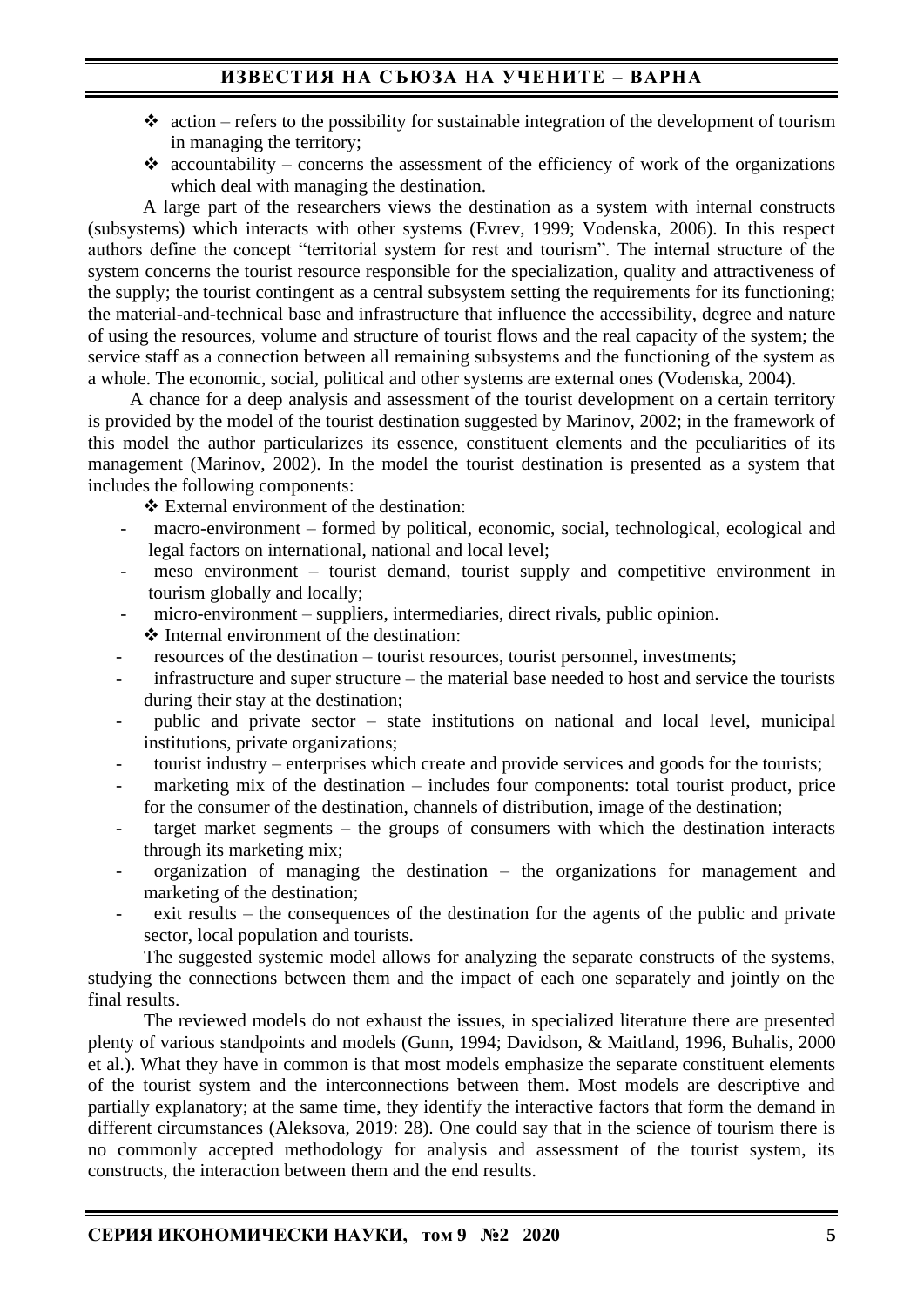#### **2. Methodology and experimental methods**

The analysis and assessment of the tourist potential of the Dalgopol municipality are based on the presented models of tourist destination. The main research issues concern the parameters of tourist supply which include geographic location, nature-and-resource potential, culture-andhistorical potential, tourist infrastructure and superstructure. Due to the limited volume of this publication, the survey is focused only on part of the elements of the tourist destination. No review has been made of the managerial and marketing aspects of tourist development of the destination since they could serve as the subject of a larger research work. The methodology of research is based on a combined use of various ways of gathering, processing and interpreting information about the development of tourism on local level. The specific methods applied in the study are:

- review and systematization of literature and internet sources, planning documents, official statistical data on district and municipal level, gathering information from local authorities and organizations that concern the development of tourism in the municipality.

- mathematic-and-statistical methods of processing quantity data;

- scientific analysis and synthesis.

For the goals of this research we are going to use the term *local tourist destination* due to the territorial and administrative scope of the studied object – a municipality with territory 440.9 km<sup>2</sup> and population 14 389 people.

### **3. Results and discussion**

### *Geographic location and transport accessibility*

The municipality of Dalgopol is located in the south-western part of the Varna region. Physically and geographically, it is situated in the eastern part of the Varbitsa Balkan Mountains (Eastern Stara planina). The territory of the municipality is about  $440.9 \text{ km}^2$  and occupies 11.5% of the territory of the region of Varna and 3% of the territory of the north-eastern area of Bulgaria. Administrative-wise, the municipality of Dalgopol borders the municipalities of: Dolni chiflik, Provadia, Rouen and Smyadovo; its natural borders are outlined by the contours of the rivers Luda and Golyama Kamchia. The urban structure of the municipality consists of 17 towns and villages, incl. 1 town (Dalgopol) and 16 villages (Arkovna, Asparouhovo, Boryana, Velichkovo, Debelets, Kamen dyal, Komounari, Krasimir, Lopoushna, Medovets, Partizani, Polyatsite, Royak, Sava, Sladka voda and Tsonevo). The administrative centre is the town of Dalgopol, located 70 km away from the city of Varna and 50 km away from the city of Bourgas.

Through the territory of the municipality there runs the railway line Varna – Sofia with a deviation to Shoumen, as well as the road Provadia – Aytos which provides the connection between northern and southern Bulgaria. With its geographical location the municipality of Dalgopol and its centre are a significant part of the transport-and-communication system of the country. Through the territory of the region there runs a road of national importance – The Republican route III 208 – Provadia – Aytos through the Aytos pass. The composition of the automobile flow on this route is formed mainly by trucks, but the conditions for movement of the automobile flow are not particularly favourable. The size of the road varies from4/6 m to 8/14 m, the former being way under the requirements considering the functions they perform (Portal za obshtestveni konsultatsii, 2020). Quite often in winter under heavy weather conditions the Aytos pass through Stara planina mountains happens to be the only passable one in eastern Bulgaria. The whole transport infrastructure in the municipality of Dalgopol consists of 50.1 km third-class and 60 km forth-class road network. Most of the road cover is in good condition (some national sections are really bad and need thorough repair works). The roads connect all villages to the centre of the municipality Dalgopol, the average distance between them being about 6 km. The public transport is done by use of buses and railway. On the territory of the municipality there are four railway stations: Dalgopol, Asparouhovo, Komounari and Velichkovo, together with a railway stop – Boryana. They provide the connection to Sofia, Varna, Shoumen and Bourgas. A possible transport connection is also the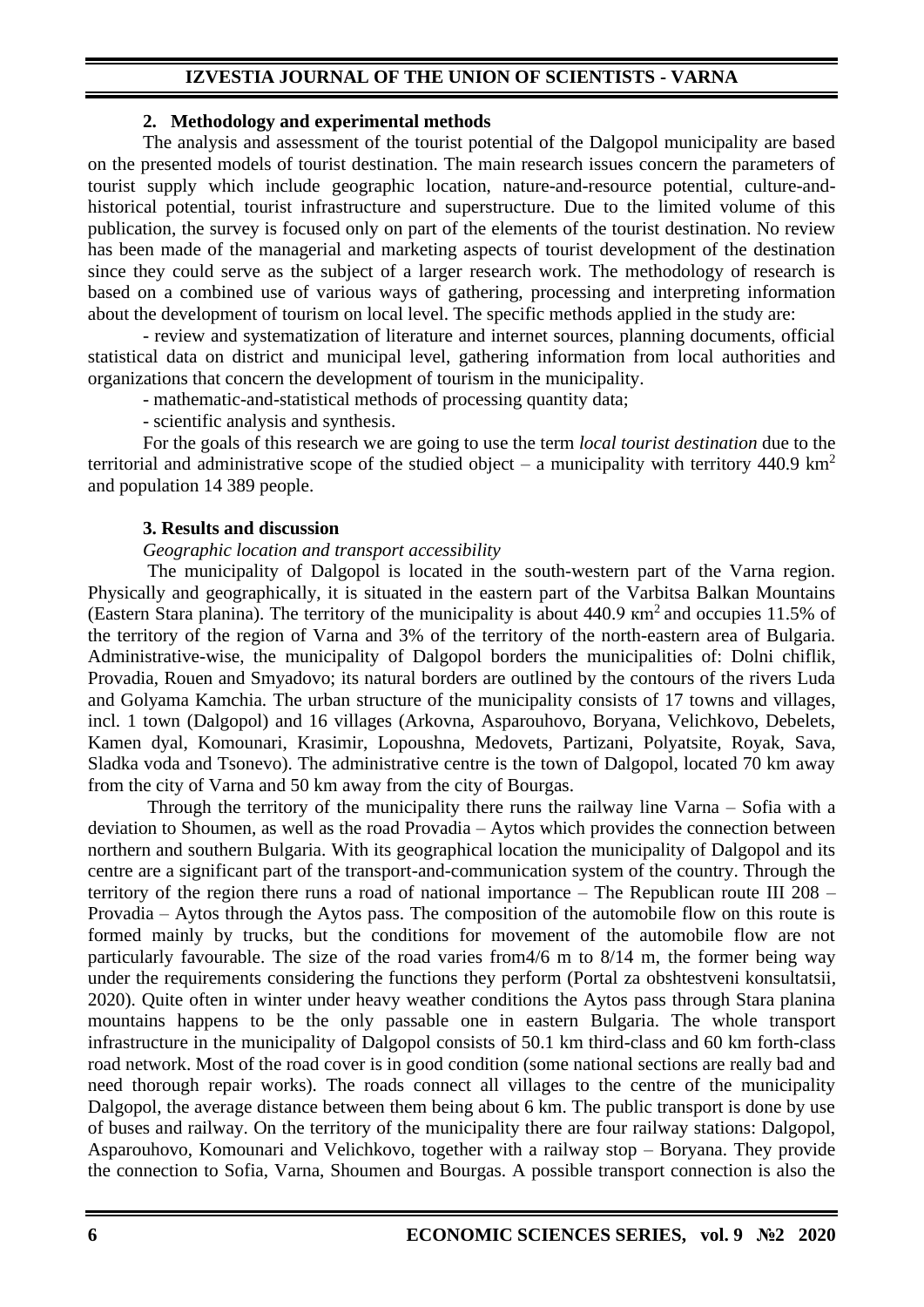## **ИЗВЕСТИЯ НА СЪЮЗА НА УЧЕНИТЕ – ВАРНА**

bus line Varna – Dalgopol.

From the point of view of tourism and territorial accessibility, one can define the geographic location of the municipality of Dalgopol as relatively favourable, which is predetermined by the proximity to the Black-sea coast, the regional centre Varna and the city of Bourgas.

#### *Natural and resource potential*

The relief specifics of the municipality of Dalgopol is determined by the valleys of the two rivers running through its territory – Louda Kamchia and Golyama Kamchia, as well as by the Northern slopes of the Kamchia mountains and the eastern branches of the Varbitsa mountains. The average altitude is 174.1 m (Portal za obshtestveni konsultatsii, 2020). The relief varies and from plane turns into partially hilly to mountainous one. The tourist potential of the relief of the municipality of Dalgopol is oriented to developing various alternative forms of tourism: mountain, extreme, adventure, eco and rural tourism. With growing tourist potential there stand out the rock phenomenon "Amazing rocks" on the valley of the Louda Kamchia river on the land of the village of Asparouhovo and the rock massif "The monastery" located 3 km west of the village of Asparouhovo. The natural landmark "Amazing rocks" is the major tourist site on the territory of the Dalgopol municipality. As a result of erosion activity of the river waters, a specific landscape was formed with unique rock formations – rock cones, arches and tunnels. The area is the habitat of rare species of the ornitofauna.

The rock massif "The monastery" is situated in the area Manastir bair at about 360 m altitude. The rocks face south and are suitable for climbing in spring and autumn, as well as on sunny days in winter. For the goals of extreme tourism there are designed more than 20 equipped climbing itineraries (Free rocks, 2020). The area Manastir bair is also appropriate for hiking and mountain biking. Through the territory of the Dalgopol municipality on forth-class roads and undesignated forest routes there run several off-road itineraries attractive for tourists.

The climate potential for developing tourism on the territory of the Dalgopol municipality is defined as moderate-continental characterized with mild winter, humid spring, dry summer and changeable autumn. The specific bio-climatic conditions predetermine the development of rural, eco and sport tourism.

The territory of Dalgopol municipality is rich in water resources. Through it there run the rivers Louda Kamchia and Golyama Kamchia, two dams were constructed there – Tsonevo and Eleshnitsa. The Tsonevo dam is the seventh largest in Bulgaria. Apart from the rivers listed above, in the area of the Dalgopol municipality there are smaller streams which contribute to the river network. Their debit is irregular and often they dry up at the end of summer. That is why their tourist potential is limited. The water resources of Dalgopol municipality favour the development of fish tourism, water and extreme sports like rowing, bridge jumping, canyoning and others.

The various forest, hilly and mountainous zones precondition the development of small and large game populations and are suitable for hunting tourism. The area is rich in various types of curable plants, which creates conditions for designing specialized eco tourist sites and itineraries.

According to the Register of protected territories and protected zones in Bulgaria kept by the Ministry of preserving environment and waters, on the territory of Dalgopol municipality there are 7 protected zones, 7 protected areas, 3 natural landmarks and 2 reservations (Ministerstvo na okolnata sreda i vodite, 2020):

■ Protected zones:

а) Protected zones in Directive 92/43/ЕЕС for preserving natural habitats and wild flora and fauna:

- "Provadia-and-Royak plateau" – BG 0000104, on the land of the town of Dalgopol, the villages of Sava, Krasimir, Komounari, Kamen dyal, Boryana, Partizani, Arkovna, Sladka voda and Royak;

- "Kamchia-and-Emenska mountain" - BG 0000133, on the land of the villages of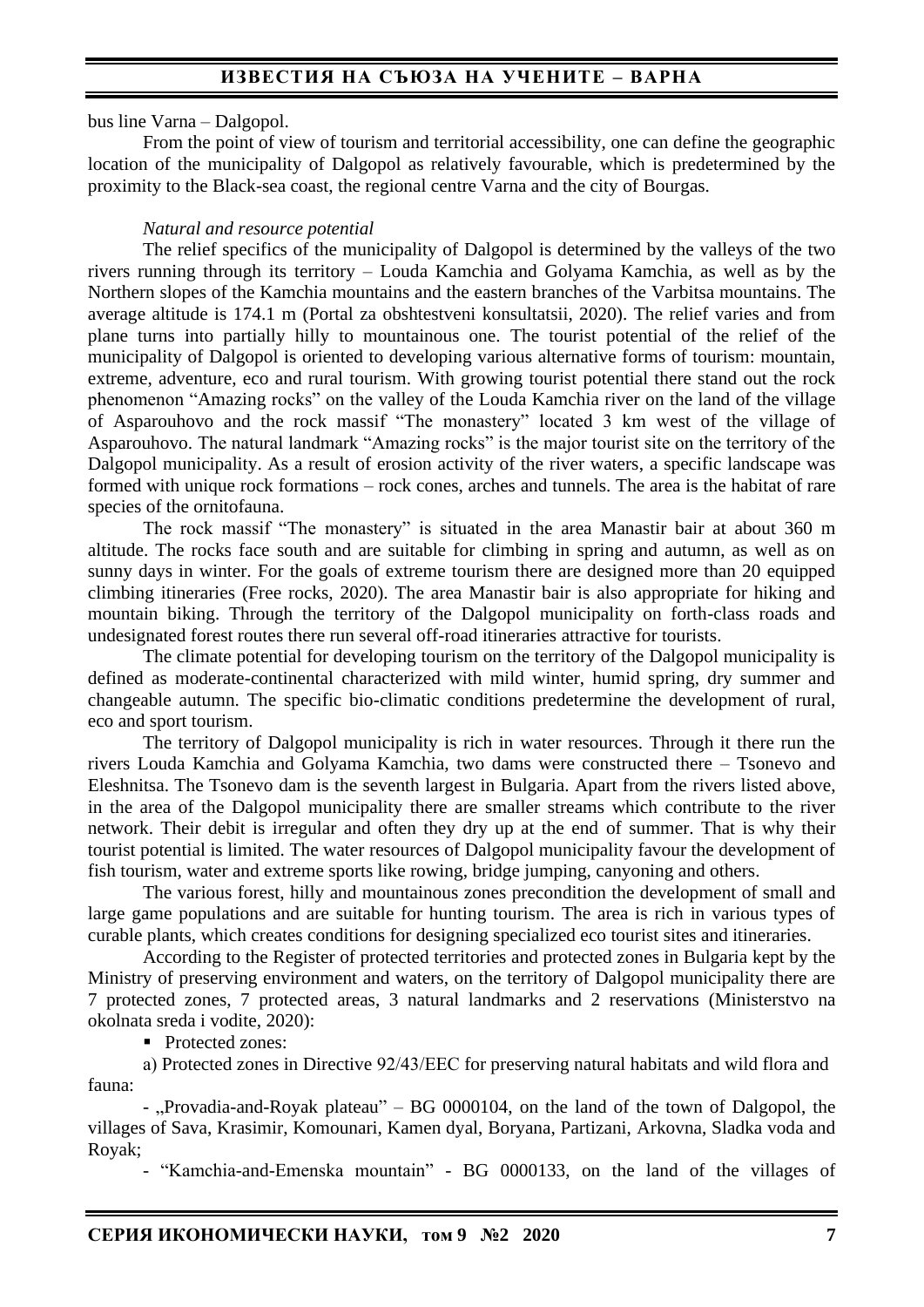Asparouhovo, Debelets and Tsonevo;

- "River Kamchia" - BG 0000141, on the land of the villages of Tsonevo, Debelets and Velichkovo;

- "Eco corridor Kamchia - Emine" – BG 0000393, on the land of the villages of Medovets and Lopushna;

- "Golyama Kamchia" – BG 0000501, on the land of Dalgopol, the villages of Arkovna, Kamen dyal, Partizani, Komounari, Krasimir and Velichkovo.

b) Protected zones in Directive 79/409/ЕЕС for preserving wild birds:

- "Kamchiyska planina" – BG 0002044, on the land of the villages of Asparouhovo, Debelets, Tsonevo and Sava.

- "Provadia-Royak plateau" – BG 0002083, on the land of Dalgopol and the

villages of Velichkovo, Royak, Skadka voda, Boryana, Kamen dyal, Krasimir, Komounari, Partizani, Arkovna, Medovets, Tsonevo and Asparouhovo.

■ Protected areas:

- "Vodenitsite" encompasses 450 decares of forest land on the land of the village of Sladka voda. In the area there live rare bird species protected by law. There are also about 15 karst caves and rock alcoves. An infrastructure for visitors is available.

- ..Toulumova cave" is located on the land of the village of Arkovna. It is the habitat of protected bat species. The area is hard to access.

- "Pregrada" is situated next to the village of Debelets, it has century-old mixed forestation of sessile oak and Hungarian oak, the trees being about 120 – 140 years old.

- "Royashka skala"is a protected area of characteristic landscape with remarkable rock formations – habitat of protected and priority-protection bird species. The area preserves protected animal and plant species and provides opportunities for educational and sustainable tourism.

- "Kozya reka" preserves the habitat for endangered and rare types of plants.

- "Debelets" preserves typical mixed oak plants.

- "Dabovete" is located on the land of the village of Polyatsite and includes typical mixed oak trees.

■ Nature landmarks:

- "Sini vir" is situated on the land of the village of Debelets and happens to be a territory of woods with a waterfall formed in the valley of the Eleshnitsa river.

- "Amazing rocks" is made up of unique rock formations of scientific, cultural and aesthetic value, being also the habitat of rare plant and animal species. A second-class road makes the site accessible and there are places suitable for taking photographs.

- "Kouza skoka is a seasonal waterfall nurtured by snow melting and torrential rains, it is 7 m high, with a spring nearby. It is located on the land of the village of Lopoushna.

■ Reservations

- "Varbov dol" was created with the goal to preserve the oak forests typical for the area. It is a foothill strip of planes and hills with preserved woods and trees, situated on an area of 70.6 ha on the land of Asparouhovo village, about 14 km away from the town of Dalgopol.

- "Kalfata" is made up of century-old mixed deciduous trees. It is located on the land of Polyatsite village, about 21 km away from the town of Dalgopol.

Dalgopol municipality has favourable nature-and-geographic, climatic and biological resources for tourism which is a prerequisite for the development not only of water tourism, but also for the very popular lately alternative forms of tourism such as eco and extreme tourism.

### *Culture-and-historical potential*

The municipality of Dalgopol stands out with its rich heritage of culture and history. On its territory there are numerous remains from antique and middle-age villages and fortresses which create prerequisites for developing historical and cultural tourism.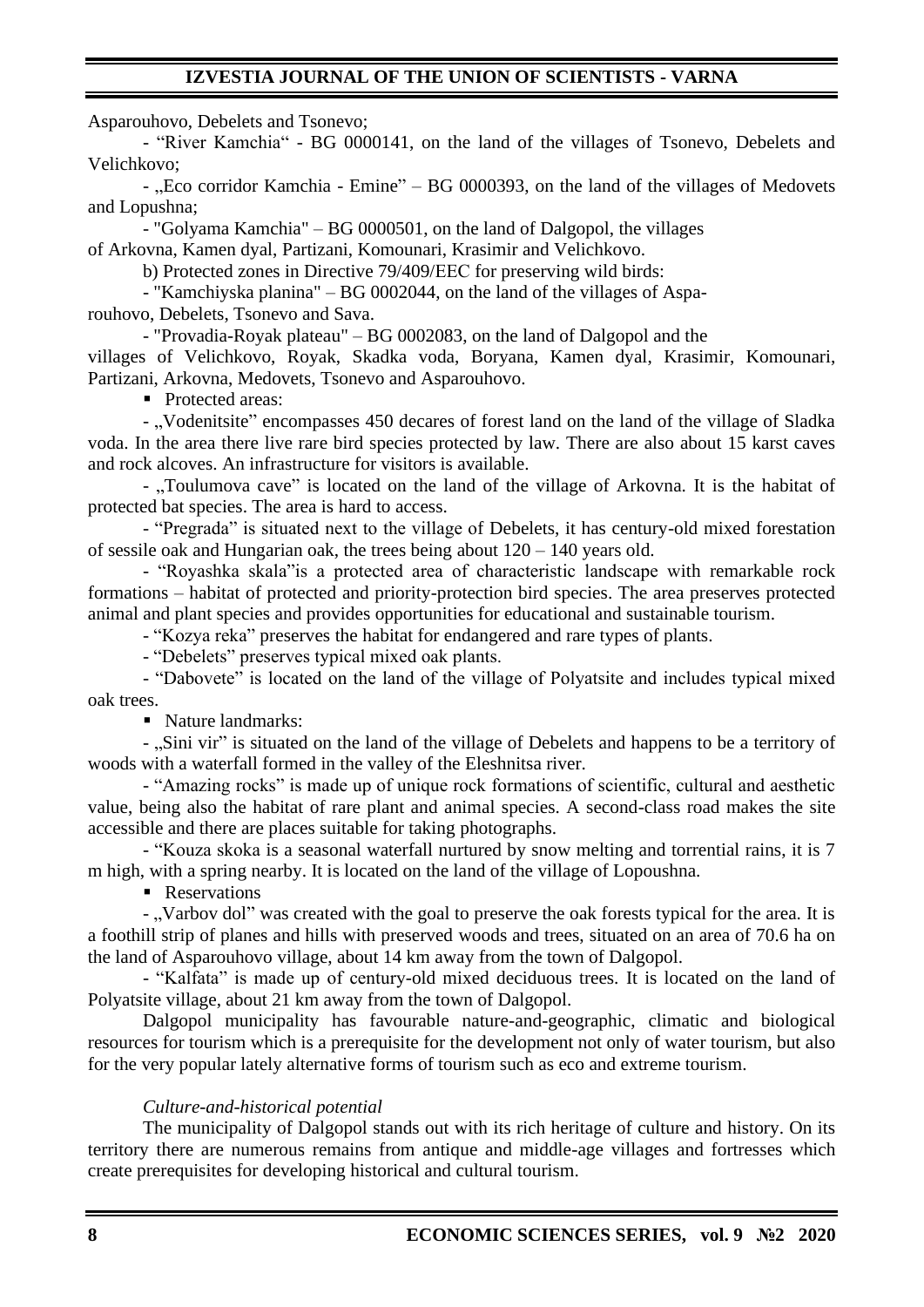# **ИЗВЕСТИЯ НА СЪЮЗА НА УЧЕНИТЕ – ВАРНА**

■ Anthropogenic tourist resources:

- The prehistoric settlement mound near the village of Sava, which gives the name of the socalled "Culture Sava" from Chalcolithic times (the copper age between 5000 and 4000 ears BC). Of special interest are the ceramics, idols and decoration items made of pearl that are kept in the Town archaeological museum in Dalgopol. The prehistoric culture of the area has large untapped tourist potential. Exhibiting and presenting in an intelligent way these most-ancient layers of the morphology of the cultural landscape can turn the region into an attractive tourist centre.

- The prehistoric settlement of "Ousoe-1" and "Ousoe-2" the village of Asparouhovo is situated in the area Ousoeto and is actually a Neolithic settlement from 5000 BC. This is the first excavated "open-type" settlement on the territory of Bulgaria. The analysis of the ceramic vessels, tools for labour, clay idols and the type of dwellings show that there existed a well developed culture dated back to the new-stone age there. The name "culture Ousoe" is used to designate middle and late-Neolithic culture in North-Eastern Bulgaria and the Longoz.

- The early Neolithic archaeological culture of "Tsonevo" was discovered near the village of Tsonevo. The items from the site are kept in the town archaeological museum of Dalgopol, the Archaeological museum of BAS and NMH.

- The Antique and middle-age fortress of Arkovna is located in the village of Arkovna. On the crest of mount Arkovna there are remains of dwelling life from 3000 BC. More fortress remains can be found also near the villages of Komounari and Asparouhovo.

- Thracian necropolis from the Roman period, 2C - functioning excavation works about 2 km away from Dalgopol.

- The rock monastery in the village of Royak is a site of local importance. It was used by the issihastic monks during late middle ages. There were discovered donor's inscriptions by the kings Mihail Asen and Yoan Vladislav from 13C.

- Middle-age monastery "St. Anastasij" from 12-14C. The remains of the monastery are located 4 km away from the village of Asparouhovo.

- The Revival church "St. Petka Paraskeva" in the village of Asparouhovo. The church was built in mid 19C by craftsmen from the town of Ohrid. In 1968-1978 during the construction of the "Tsonevo" dam that flooded most of the village, each stone of the church "St. Paraskeva", an architectural monument of the Revival, was

moved into the village ethnographic complex.

The place where the rebel leader Hristo Petrov died in the April uprising, near

the village of Asparouhovo. The monument is of national importance and is accessible from the town of Dalgopol and the village of Asparouhovo by use of designated tourist routes.

The museum of history in the town of Dalgopol was established in 1948. It

preserves a large number of archaeological, ethnographic, folklore and other items. Quite many of those have precious value and national significance. The museum is located in a purpose-built twostorey building with two expositions – archaeological and ethnographic. In the archaeological division there are encompassed all ages – from Paleolithic to Late middle ages. In the ethnographic exposition there are displayed items of the lifestyle of people, folk costumes, materials, jewelry and ritual practices of 19C. Ethnographic items are kept also in the "Dobri Nedev-1894" community centre in the village of Asparouhovo which has gathered items of the culture and lifestyle of the people of last century.

■ Traditions and customs

The town and villages of the Dalgopol municipality have preserved local traditions, mostly those of the calendar set of customs, people's faith, various curative practices and others. Every year folk groups of the local community centres (12 community centres are registered) carry out enactments of the most respected festivities and take part in various folk festivals. In the last couple of years, the village of Asparouhovo affirms itself as a destination for wedding tourism.

The culture-and-history resources of the Dalgopol municipality are various; they have local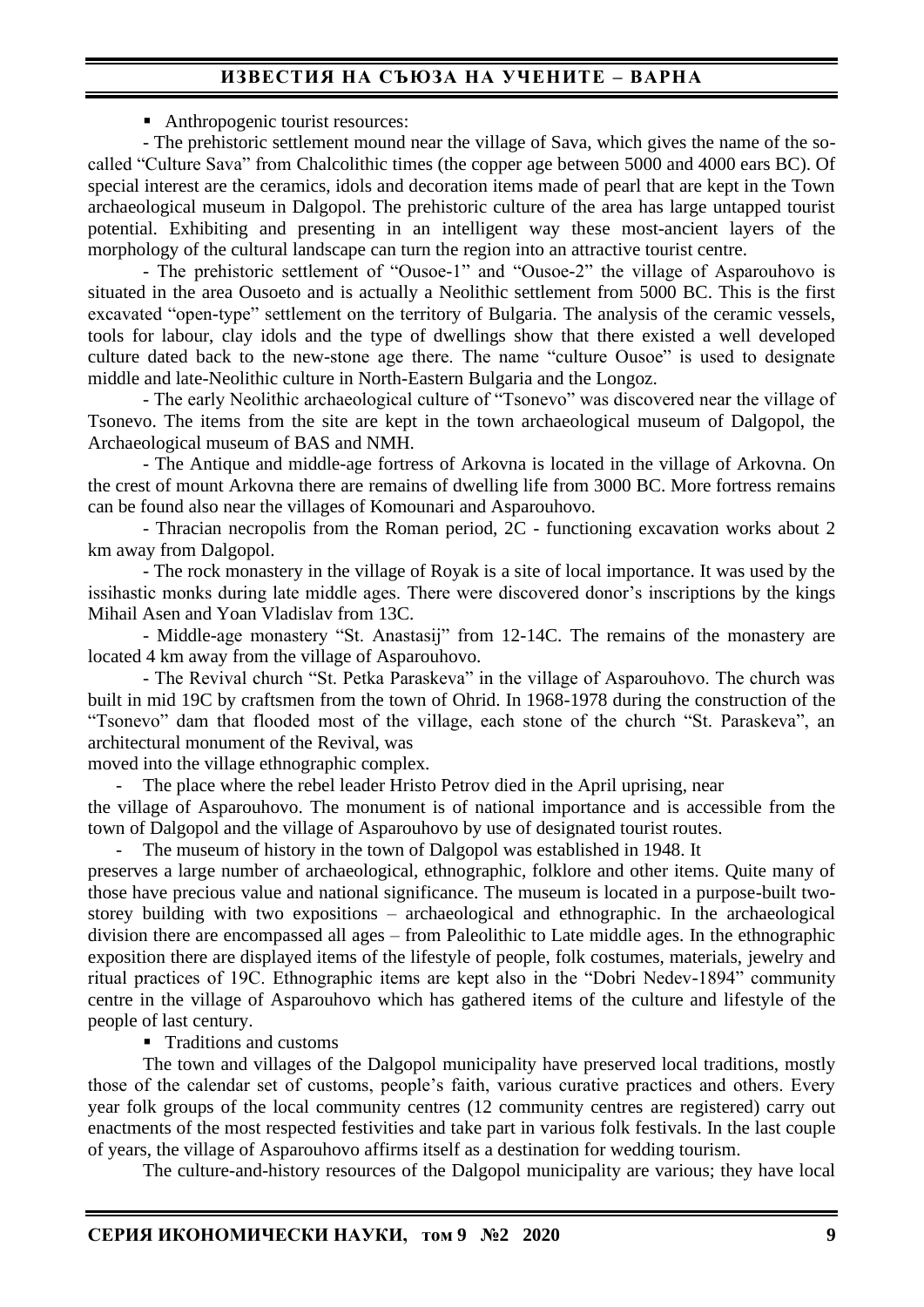importance mainly and part of them – national. The resources are essentially significant for developing tourism in the municipality and serve as a prerequisite for doing cultural tourism.

## *Tourist structure*

Tourist superstructure is an important condition for valorizing nature and anthropogenic resources. Territory-wise, the hotel superstructure in the Dalgopol municipality is focused mainly in two villages – Asparouhovo where nearly 70% of the places for accommodation are and Debelets with 26%. A negligible number of places for accommodation are located in the villages of Arkovna (1) and Partizani (1). As for types of accommodation the hotel superstructure on the territory of the Dalgopol municipality is presented by guest rooms, guest houses and family hotels (Table 1).

|               | $N_2$ of sites | $N_2$ of rooms | $N_2$ of beds |
|---------------|----------------|----------------|---------------|
| Family hotels |                | 92             | 205           |
| Guest houses  |                |                |               |
| Guest rooms   | 3G             | 39             |               |
| Total         |                | -89            |               |

Table 1. Hotel superstructure on the territory of the Dalgopol municipality as of 2020

*Source: Done by author using data of the Ministry of tourism.*

The structure by category of the places for accommodation in the Dalgopol municipality is adequate to the tourist specialization of the territory. Quality-wise, there prevail the places for accommodation in the one-star category, whereas those with 2 and 3 stars are only a few. There are no outlets of the 4- and 5-star category (Figure 1).





The climatic characteristics of the studied territory and the specifics of the tourist resources allow for practicing tourism all year round, that is why the occupancy in the places for accommodation is 12 months. On the territory of the village of Asparouhovo there was constructed a Municipal centre for sport, youth activities and rest. It has a sport hall, open-air grounds, parking lot, as well as a section with beds and canteen. The municipal sport centre is suitable for holding events like competitions or amateur activities like football, handball, volleyball, basketball, wrestling, box, weight lifting and others. In the section for accommodation there are halls with equipment for board games, dancing, fitness and sauna. There are available 20 rooms with 60 beds total; the parking lot has 62 parking spaces, incl. for individuals with disabilities. This place could be used to attract a larger tourist flow if meant for other attractions and events. We could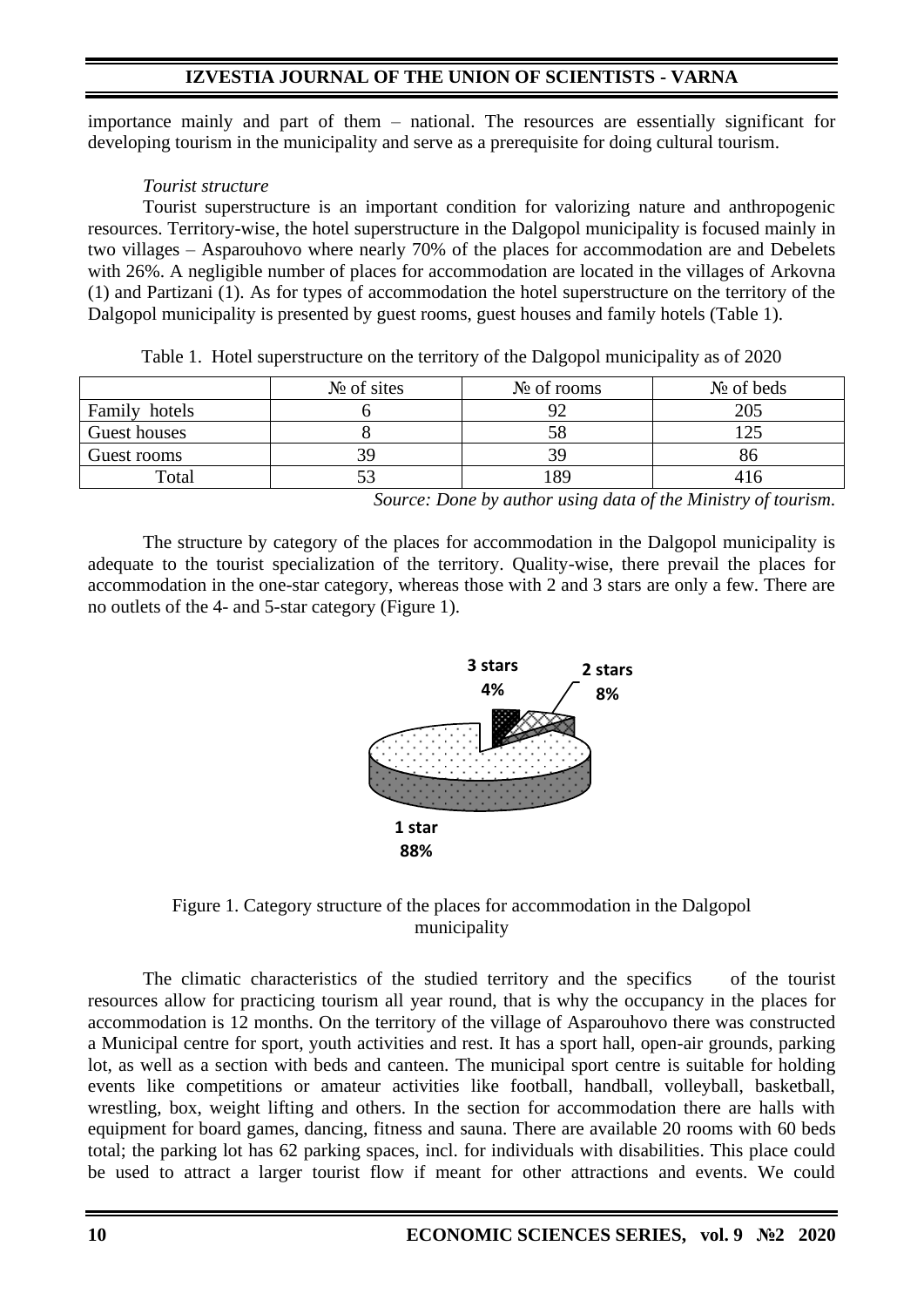recommend making it more popular due to the opportunity for using its sport ground by tourist, especially in late spring, summer and early autumn.

Having in mind the structure by territory, type and category of the places for accommodation, one can say that the village of Asparouhovo starts to affirm itself as the main tourist centre in the Dalgopol municipality. It is the focus of 70% of the places for accommodation, 100% of the three-star and 50% of the two-star outlets.

The places for eating and entertainment are located a bit more regularly on the territory unlike those for accommodation. There prevail the complex ones that are part of family hotels or guest houses. According to data of the National tourist register (Ministerstvo na turizma, 2020), on the territory of the Dalgopol municipality there function 17 outlets for eating with approximate capacity for about 500 people. Most of those are of the one-star category, only one has two; however, the conditions and services they offer exceed the regulative requirements for the particular category. Their typical structure is relatively various: 5 restaurants, 4 bistros, 5 coffee-and-alcohol shops, 2 pubs and 1 coffee-and-pastry shop. The restaurant product does not feature a peculiar specialization. Taking into consideration the characteristics of the destination, it would be appropriate for the restaurants to offer customers dishes and specialties of the local cuisine by use of ingredients produced and grown locally.

The additional tourist services provided in the destination are sporadic and not sufficient, there is no complex tourist product and, on the whole, there is a lack of a general concept and vision for the development of tourism in the Dalgopol municipality as a local tourist destination. The provided extra additional services are limited to: attending an ethnographic collection, ride in a traditional cart, enactment of ritual practices (for the occasion of Christmas, Lasar-day and Palm Sunday, Sirni Zagovezni, Kuker-day, Enyo-day); meeting guests in the old Bulgarian ways by local women dressed in traditional folk costumes typical for the area, tasting local wines and raki, traditional weaving, bread kneading and others, boat riding in the Tsonevo dam, degustation of honey and demonstration of the way to make it. Local providers of services and the owners of tourist sites still do not tap off the available potential for diversification of the tourist supply. The Dalgopol municipality has a significant potential for designing interesting hiking, horse, bicycle and off-road routes. The existing ones need improved tourist infrastructure, digitalization ( GPS photo service) and making those on internet through the municipal web platform for tourism, as well as in specialized internet sites and channels for tourism. It is essential to point out that in the Dalgopol municipality there is no registered tour operator or tour agent.

To this day the municipality of Dalgopol lacks reliable statistical information about the number of tourists and the realized bed-nights in the places for accommodation, their average annual occupancy, the motifs of tourists for visiting and others. This prevents from making analyses and assessment, bringing up tendencies and designing programmes and strategies for the development of tourism. Another important shortcoming is the lack in the local managerial structure of a division or specialist with competence in the field of tourism who could deal with all issues for planning, organizing, coordinating and overseeing the tourist activities in the Dalgopol municipality.

#### **Conclusion**

To sum up the analysis of the tourist potential of the Dalgopol municipality above, one can point out that there are available good opportunities for the area to become a local tourist destination. Its favourable geographic location, the natural resources, the preserved local folk traditions and cultural-and-historic heritage are good prerequisites for creating a complex tourist product. In this respect it is appropriate to build the sustainable connection tourism – nature – sport – folklore – ecology which can emphasize the strongest sides of the local tourist destination Dalgopol.